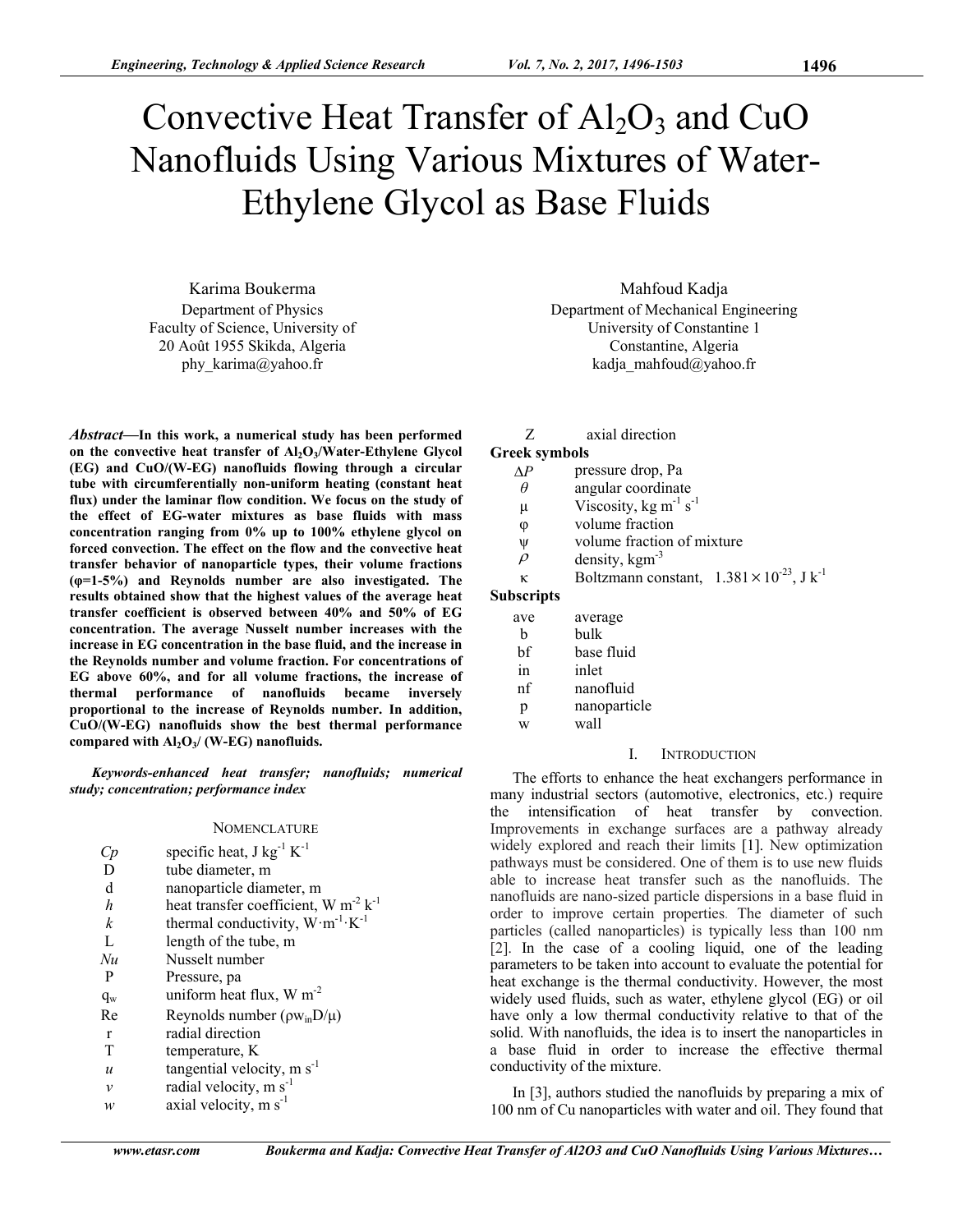the thermal conductivity of nanofluids increases considerably with the concentration of nanoparticles. Then they proposed a correlation to calculate the Nusselt number as a function of Peclet number for nanofluids. In [4], authors experimentally studied the forced convection laminar flow of CuO/water and  $Al_2O_3$  water nanofluids in a tube under constant temperature. They indicated that there is an increase in heat transfer with an increase in volume concentration for both nanofluids, but they found that  $Al_2O_3$  nanoparticles are more performant. In [5], authors studied a two dimensional laminar flow inside a triangular duct with the existence of a vortex generator. Three types of nanofluids  $(Al_2O_3/EG, CuO/EG, and SiO_2/EG)$  with volume concentrations ranging from 1 to 6% were considered. Their results show that  $SiO<sub>2</sub>/EG$  has the highest value of Nusselt number compared to other nanofluids. On the other hand, the value of the friction coefficient is the same for all nanofluids and nanoparticles concentrations considered.

 Due to its relatively low molecular weight, ethylene glycol greatly lowers the water freezing point. Therefore, the mixture of water–ethylene glycol was often used in cold countries [6-7]. Several researchers measured experimentally the rheological properties of nanofluids with an EG-water mixture base fluid [8-10], and they proposed correlation equations for the thermophysical properties such as: viscosity, thermal conductivity and specific heat [11-12]. These properties were used to develop correlations for Nusselt number and/or friction factor from experiments, as a function of these properties and the nanoparticle volume concentrations [13-15]. In [16], authors conducted an experimental study on the forced convective heat transfer of  $TiO<sub>2</sub>$  nanoparticles with mixture of EG-water (40:60 by volume) in a copper tube under laminar conditions. Moreover, they studied the effect of mixtures of water and EG base fluid with different volume fractions (ranging from 0 % up to 50 % ethylene glycol) on local Nusselt number. They found that there is 8.25 –20.52% increase in Nusselt number when the EG fraction in water increases from 0 to 50%. In [17], authors measured the heat transfer coefficient of the secondary refrigerant based CNT (carbon nanotubes) nanofluid in a tubular heat exchanger at different operating temperatures. The base fluid was a mixture of EG -water (30:70 by volume). The obtained results showed that at 40  $^{\circ}$ C with a 0.45 Vol. % CNT nanofluid the increase in thermal conductivity and average convective heat transfer coefficient was 19.73% and 159.3% respectively. They concluded that such increases occur because of the micro convection effects of the chaotic movement of the carbon nanotubes. In another study [18] with the same nanofluid cited above they investigated the convective heat transfer in various lengths of a tubular heat exchanger. They reported that contrary to what is customary for heat transfer, the Nusselt number decreases with an increase in the Reynolds number as the MWCNT (multiwalled carbon nanotubes) concentration increases in the base fluid.

Most of the articles, which dealt with the experimental or numerical research on heat transfer and nanofluid flow with an EG-water mixtures base fluid, are for fixed EG fractions in water and only a few considered different volume fractions, but in maximum up to 50%. This research focuses on the study of the effect of ethylene glycol based  $Al_2O_3$  and CuO nanofluids on forced convection in a circular tube with circumferentially non-uniform heating. The EG-water mixtures used in the computations have EG mass concentrations which vary in the interval from 0% up to 100 %. Heat transfer with circumferentially non-uniform heating occurs in many applications such as evaporators, boilers and solar collectors [1].

#### II. NUMERICAL SIMULATION

#### *A. Geometry*

In this study, we considered laminar forced convection flow of a nanofluid in a straight cylindrical pipe with a diameter D of 0.01m and the length L of 1m. The length was chosen so as to obtain hydrodynamically and thermally fully-developed flow at the outlet section. The tube was heated on one side (upper half) with a constant heat flux and insulated over the lower side. The problem treated is shown schematically in Figure 1.



Fig. 1. Geometry and boundary conditions

# *B. Governing equations*

Our problem is modelled as laminar, steady flow and the three-dimensional one phase model for the nanofluid was used. Pressure work and dissipation are neglected. The thermophysical properties of the nanofluid are assumed to be constant. Under these assumptions the governing mass, momentum and energy equations for the nanofluid can be written as follows:

Continuity equation:

$$
\nabla \cdot \left( \rho_{\eta f} \ \vec{V} \right) = 0 \tag{1}
$$

Momentum equations:

$$
\nabla \cdot \left( \rho_{nf} \ \vec{V} \ \vec{V} \right) = -\nabla P + \nabla \cdot \left( \mu_{nf} \ \nabla \vec{V} \right) \tag{2}
$$

Energy equation:  
\n
$$
\nabla \cdot (\!\!\left(\rho \, C_{p}\right)_{nf} \vec{V} \, T) = \nabla \cdot (k_{nf} \, \nabla T) \tag{3}
$$

# *C. Boundary conditions*

The nanofluid enters the channel at the inlet with a uniform axial velocity that is specified according to the flow Reynolds number. The inlet temperature  $T_{in}$  is taken as 300 K. The noslip boundary conditions at the walls are implemented in the present study, and a constant heat flux  $(5 \text{ kW/m}^2)$  is applied through the top half of the tube, while the bottom wall is considered adiabatic. For the channel outlet, the fully developed flow boundary condition is adopted. The boundary conditions can therefore be expressed as:

At the inlet of tube  $(z=0)$ :  $w = w_{in}$ ,  $u = v = 0$  and  $T = T_{in}$  (4)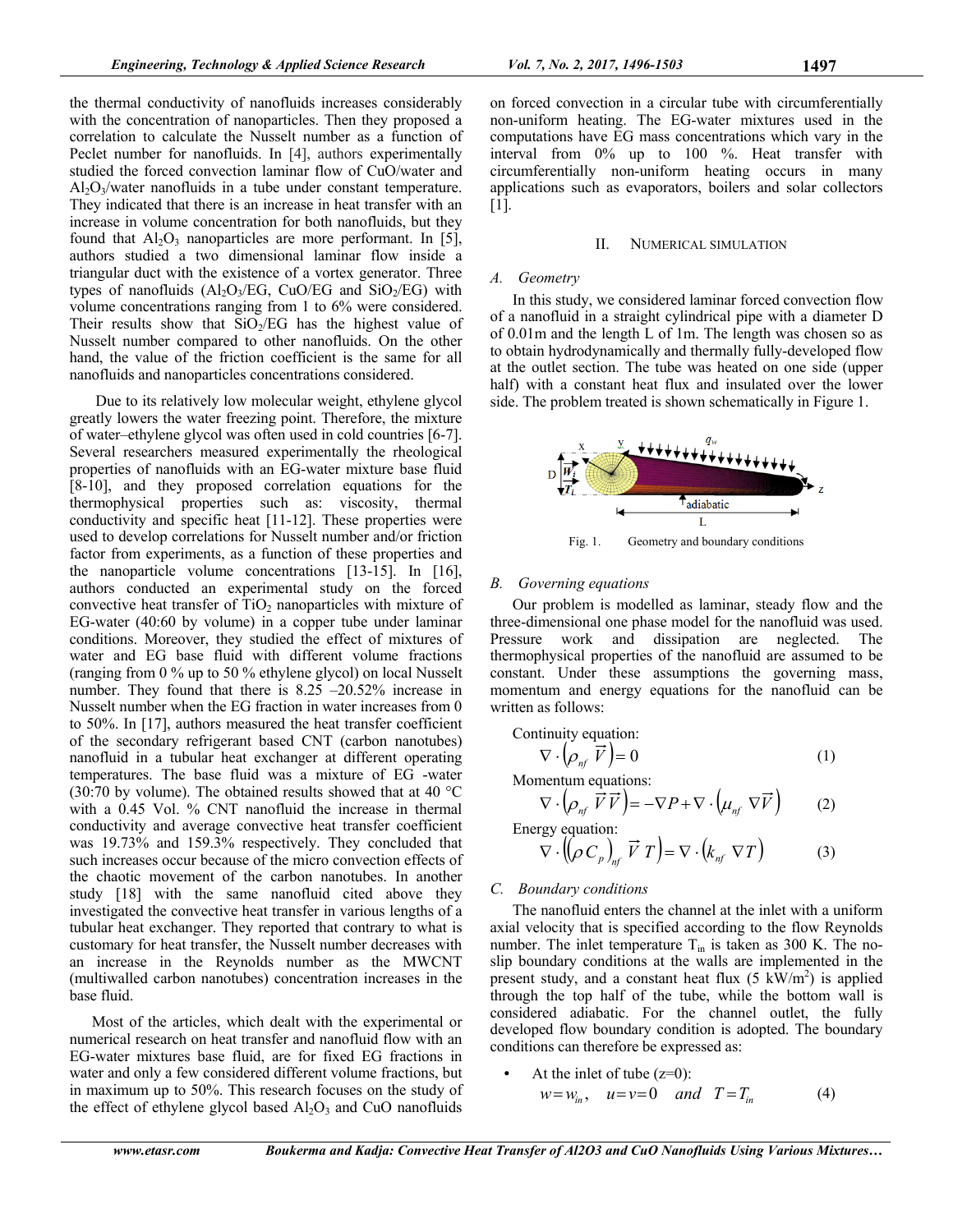At the fluid-wall interface  $(r=D/2)$ :  $u = v - w - 0$  (5)

$$
a - v - w = 0 \tag{3}
$$
  
\n
$$
0 \le \theta \le \pi: \quad -k_{nf} \frac{\partial T_{nf}}{\partial r} = q_w \tag{6}
$$
  
\n
$$
\pi \le \theta \le 2\pi: \quad -k_{nf} \frac{\partial T_{nf}}{\partial r} = 0 \tag{7}
$$

• At the tube outlet  $(z=L)$ : the outflow boundary condition is applied, in which the flow velocity and temperature profiles are unchanging in the flow direction.

# C. *Thermophysical properties*

The base fluid is a mixture of water and EG in different mass concentrations, their thermophysical properties are calculated as follows [19]:

$$
\zeta_m = \psi \zeta_{EG} + (1 - \psi) \zeta_{\text{Water}} \tag{8}
$$

Where m refers to "mixture",  $\psi$  is the volume fraction of the mixture and  $\zeta$  is the fluid physical property, for example: density, specific heat, thermal conductivity and viscosity. The thermophysical properties of the mixture are greatly modified by the addition of nanoparticles. Many parameters characterizing these nanoparticles can have a significant effect on the values of the thermophysical parameters of the nanofluid obtained (the volume fraction φ, the size of the nanoparticles, the thermal conductivity of the base fluid and that of the nanoparticles, the temperature of the medium, etc.). The thermophysical properties of water, Ethylene Glycol (EG),  $Al_2O_3$  and CuO are summarized in Table I. In this work, we assume that the nanoparticles are well dispersed in the base fluid. In order to calculate the thermophysical properties of the nanofluid, we use the equations given below which were found in the literature. In [9], author compared their density measurements of different nanoparticles in a base fluid of 60:40 ethylene glycol/water with predictions using equation (9) which was proposed in [20], and they found an excellent agreement between them.

$$
\rho_{nf} = (1 - \varphi)\rho_{bf} + \varphi \rho_p \tag{9}
$$

Where  $\rho_{nf}$ ,  $\rho_{bf}$  and  $\rho_{p}$  are the nanofluid, base fluid and nanoparticles densities, respectively, and φ is the volume fraction.

The specific heat of nanofluids  $C_{pnt}$  is computed using Xuan and Roetzel's equation [21].

$$
C_{\rho\eta f} = \frac{(1-\varphi)\rho_{\textit{bf}}C_{\textit{pbf}} + \varphi \rho_{\textit{p}}C_{\textit{pp}}}{\rho_{\textit{nf}}}
$$
(10)

Where  $C_{\text{pbf}}$  and  $C_{\text{pp}}$  are specific heat at constant pressure of the base fluid and nanoparticles, respectively.

The thermal conductivity formula proposed by Vajjha and Das [8] was used in this study. It incorporates the classical Maxwell model and the Brownian motion effect and is given by:

$$
k_{nf} = \frac{k_p + 2k_{bf} - 2(k_{bf} - k_p)\varphi}{k_p + 2k_{bf} + (k_{bf} - k_p)\varphi} k_{bf} + 5 \times 10^4 \beta \varphi \rho_{bf} C_{pbf} \sqrt{\frac{\kappa T}{\rho_p d_p}} f(T, \varphi) (11)
$$

Where the empirical function  $f(T, \varphi)$  for the nanofluids  $Al<sub>2</sub>O<sub>3</sub>$  and CuO is given by:

$$
f(T,\phi) = (2.8217 \times 10^{-2} \phi + 3.917 \times 10^{-3}) \left(\frac{T}{T_0}\right) +
$$
  

$$
(-3.0669 \times 10^{-2} \phi - 3.91123 \times 10^{-3})
$$
 (12)

The factor  $\beta$  is presented in Table II. It is found using the experimental data of [8], and it represents the fraction of the liquid volume that travels with a particle.

The viscosity of the nanofluid  $\mu_{nf}$  is function of the volume fraction and viscosity of the base fluid  $\mu_{bf}$  and is evaluated using the following equation [23]:

$$
\mu_{nf} = A_1 e^{(A_2 \varphi)} \mu_{bf} \tag{13}
$$

Where  $A_1$  and  $A_2$  are constants, their values are given in Table III.

TABLE I. THERMOPHYSICAL PROPERTIES OF NANOPARTICLES AND BASE FLUIDS AT T=300 K [22, 27]

| <b>Properties</b>               | Water    | EG      | $Al_2O_3$ | CuO   |
|---------------------------------|----------|---------|-----------|-------|
| Density $(kg/m3)$               | 997      | 1,114.4 | 3,600     | 6,500 |
| Thermal Conductivity<br>(W/m K) | 0.613    | 0.252   | 36        | 17.65 |
| Specific Heat $(J/kg K)$        | 4179     | 2415    | 765       | 533   |
| Viscosity $(N/m^2 s)$           | 0.000855 | 0.0157  |           |       |

TABLE II. THE VALUES OF THE FACTOR  $\beta$  FOR AL<sub>2</sub>O<sub>3</sub> AND CUO NANOPARTICLES.

| Type of<br>particles |                                         | concentration             | Temperature                    |
|----------------------|-----------------------------------------|---------------------------|--------------------------------|
| $Al_2O_3$            | $8.4407(100\overline{\phi})^{-1.07304}$ | $1\% \leq \phi \leq 10\%$ | 298k <t<363k< td=""></t<363k<> |
| CuO                  | $9.881(100 \overline{\phi})^{-0.9446}$  | $1\%≤φ≤6%$                | 298k <t<363k< td=""></t<363k<> |

TABLE III. VISCOSITY COEFFICIENTS FOR AL<sub>2</sub>O<sub>3</sub> AND CUO NANOPARTICLES.

| nanoparticles | A1     | A۰      | concentration                |
|---------------|--------|---------|------------------------------|
| $Al_2O_3$     | 0.983  | 12.959  | $1\% \leq \varphi \leq 10\%$ |
| CuO           | 0.9197 | 22.8539 | $1\% \leq \varphi \leq 6\%$  |

#### III. NUMERICAL METHOD AND VALIDATION

The simulation was carried out using FLUENT. The resolution of  $(1)-(3)$  is performed by discretizing the computational domain. In this way, all the discrete points constitute the computational domain mesh. At each discrete point of the domain, FLUENT uses the finite volume method for obtaining algebraic expressions which replace the nonlinear partial differential equations and which can be solved numerically. The resulting set of algebraic equations predicts the mass, momentum and energy in all the discrete points of the mesh. The finite volume method consists of integrating the conservation equations over each control volume in the mesh. The convective and viscous terms are discretized with a second order upwind scheme for more accuracy. The SIMPLE algorithm is used for pressure-velocity coupling. The convergence of the iterative process is determined by the concept of residues. In this study, the discretized equations are considered converged when all the equations have a residue less than  $10^{-6}$ . The Gambit software was used to perform a 3D mesh. After several trials, we obtained the threshold of the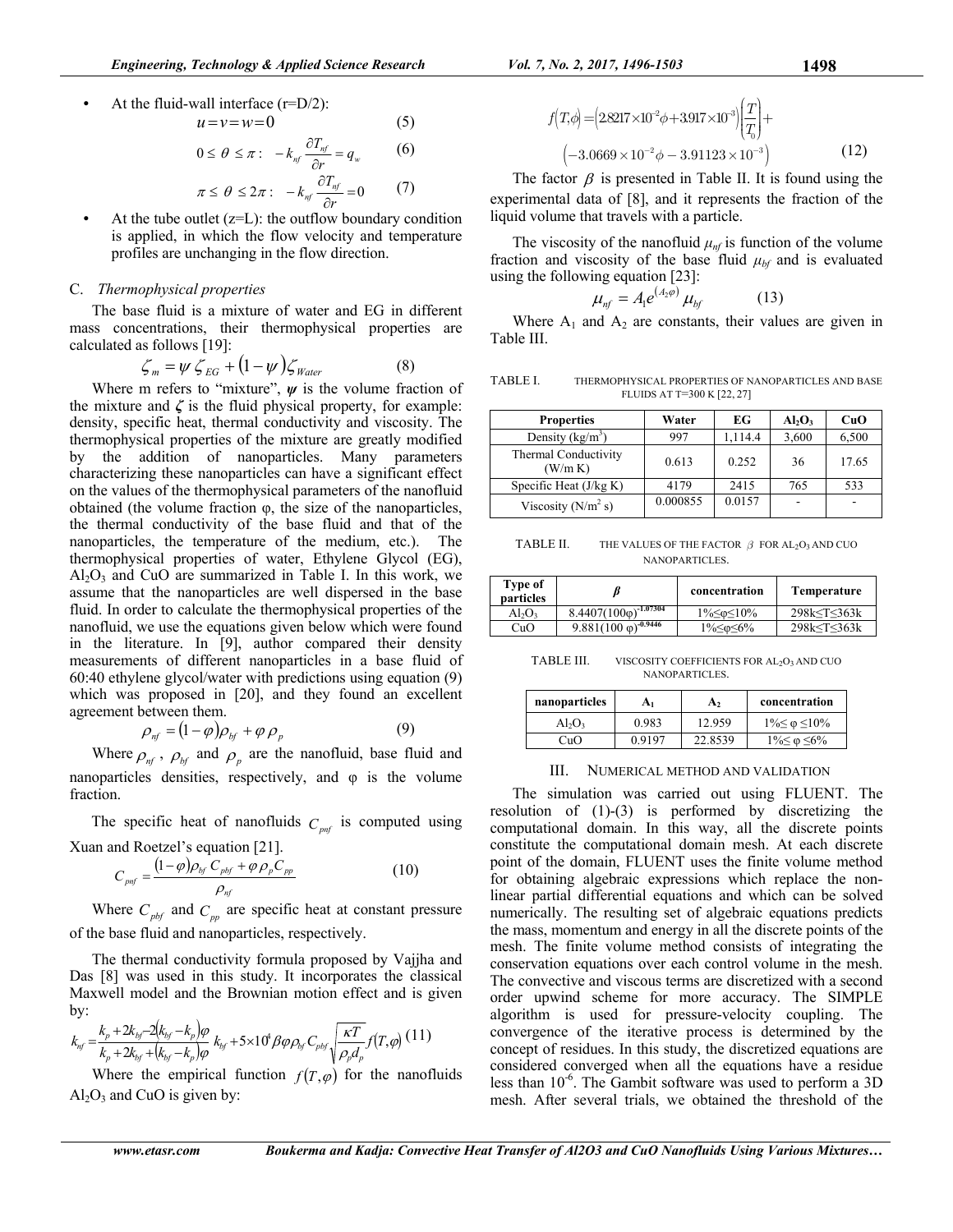grids finesse above which the calculated solution becomes grid independent.

The simulation was carried out on three types of grids  $(5 \times 32 \times 500, 7 \times 40 \times 500, 10 \times 64 \times 500)$  for pure water. Figure 2 shows the independence test for the calculated local Nusselt number along the tube on the grids used. According to the result of this test the mesh chosen is that with an average number of discretization points equal to  $(7 \times 40 \times 500)$ . We can also notice in Figure 2 that our numerical results are in good agreement with the correlation developed in [28]. The validation of the CFD code has also been tested using the experimental results obtained by [24]. This result concerns the laminar flow in a circular tube heated by a constant flux where the heat flux  $(q_w)$  equals to 9000 W/m<sup>2</sup> and the Reynolds number (Re) is about 799.53. The results for the local Nusselt number (Figure 3) agree well with our results.



Fig. 2. Comparison of local Nusselt number values for different grids



Fig. 3. Comparison of numerical local Nusselt number with the experimental values of [24]

The local Nusselt number and local heat transfer coefficient are calculated using the following equations:

$$
Nu(z) = \frac{h(z) \cdot D}{k}
$$
\n
$$
h(z) = \frac{q_w}{T(z)_w - T(z)_b}
$$
\n(15)

Where D and  $T(z)_{w}$  are the tube diameter and wall temperature respectively, and  $T(z)_b$  is the bulk fluid temperature calculated as follows:

$$
T(z)_b = \frac{\int_A \rho V_z T dA}{\int_A \rho V_z dA} \tag{16}
$$

The average heat transfer coefficient (*have*) and Nusselt number are expressed as [25]:

$$
h_{ave} = \frac{q}{\overline{T_w} - \overline{T_b}}
$$
 (17)  
\n
$$
Nu_{ave} = \frac{h_{ave} \cdot D}{k}
$$
 (18)

Where  $\overline{T_w}$  and  $\overline{T_b}$  are the wall and fluid average temperature respectively.

#### IV. RESULTS AND DISCUSSION

The convective heat transfer was numerically investigated for flow of  $Al_2O_3$  and CuO nanofluids in a horizontal cylindrical tube which was heated on one side. Mixtures of Ethylene glycol/water as base fluid with mass concentration ranging from 0% to 100% ethylene glycol were used (so we get eleven base fluids). The computations were carried out with the Reynolds numbers of 250, 500, 750 and 1000, and with different volume fractions of the nanoparticles which vary from 0% to 5%. Figure 4 shows the average heat transfer coefficient (have) of base fluid mixtures of water/EG at different Reynolds numbers. The highest values of the average heat transfer coefficient is observed between 40% and 50% of EG concentration, for instance at Re=250 the values are 681.3 and 683.7 ( $W/m^2K$ ) respectively. As expected the heat transfer coefficient increases when the Reynolds number increases. At a given Reynolds number, the base fluid mixtures of water-EG (with different mass. % of EG) have highest average heat transfer coefficients, followed by ethylene glycol and pure water respectively. The effect of volume fraction  $(\varphi\%)$  on average heat transfer coefficient for  $A l_2 O_3/W$ -EG nanofluids at Re=1000 is depicted in Figure 5.

 The average heat transfer coefficient increases as the volume fraction of  $\mathrm{Al}_2\mathrm{O}_3$  nanoparticles increases in the base fluid. Also we can see that the highest values of  $h_{ave}$  are between 40% and 50% of EG concentration. The influence of the Reynolds number and the volume fraction on average Nusselt number is illustrated in Figures 6 and 7. Figure 6 shows the effect of Re on the average Nusselt number ( $Nu<sub>ave</sub>$ ) for a low volume fraction (1%) of  $Al_2O_3$  nanoparticles. Nu<sub>ave</sub> of  $Al_2O_3/(water-EG)$  nanofluids is found to be higher than that of Al<sub>2</sub>O<sub>3</sub>/water and lower than that of Al<sub>2</sub>O<sub>3</sub>/EG. The reason being that the thermal conductivity of water is greater than that of water-EG mixtures and EG, respectively. Figure 7 represents the variation of  $Nu<sub>ave</sub>$  with volume fraction of  $CuO/(water-EG)$ nanofluids at Re=1000. The average Nusselt number of the nanofluids is greater than that of base fluids. Nu<sub>ave</sub> increases as the concentration of ethylene glycol in the base fluid or the Reynolds number or the volume fraction increase. The enhancement of thermal performance with CuO nanofluids is higher than that with  $\overline{Al}_2O_3$  nanofluids especially at great values of Reynolds number and volume fraction.

Figure 8 shows the thermal performance of nanofluids using different concentrations of ethylene glycol in the base fluid. The curves present the results of the average heat transfer coefficient ratio  $(h_{nf}/h_{bf})$  between the nanofluid and the base fluid (it should be noted again that each concentration of EG represents a base fluid) at different volume fractions. As can be noticed there is an increase in heat transfer ratio as the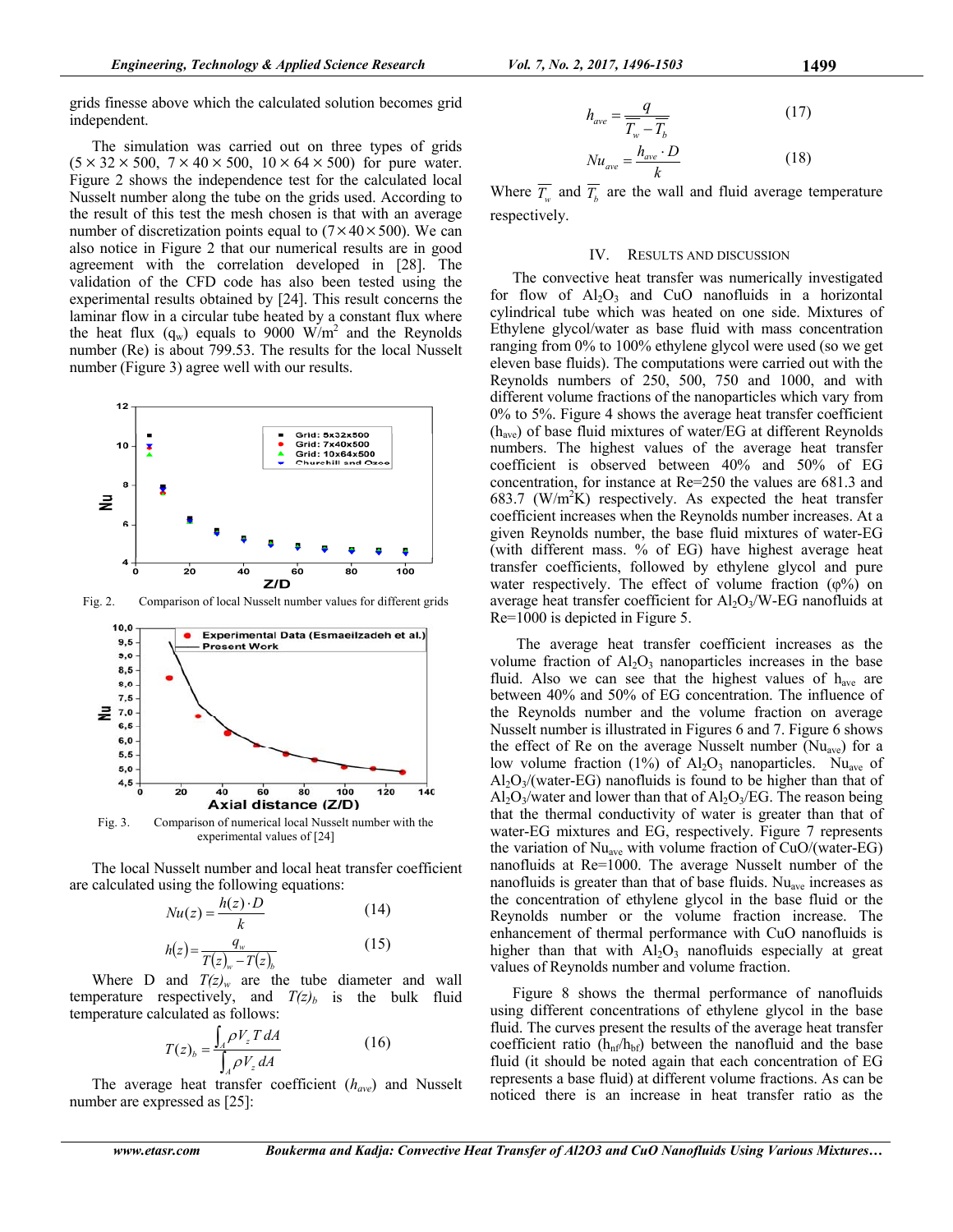nanoparticle volume fraction increases. In the case of  $Al_2O_3$ nanoparticles and at Re=250 the heat transfer coefficient ratio increases with the increase of the concentration of EG in the base fluid; but for other values of Re the ratio  $h_{nf}/h_{bf}$  increases and then it decreases, for instance at Re=500 and 1,000 the decrease in the ratio occurs at 80% and 40% of EG, respectively. Consequently, it is observed that the increase in the ratio  $h_{\text{nf}}/h_{\text{bf}}$  is directly proportional, as expected, to the increase of the Reynolds number for concentrations situated between 0% to 20% of EG. For concentrations between 30% and 40% of EG this ratio has approximately the same value. We find that from 50% of EG the ratio  $h_{n}f/h_{bf}$  decreases with increasing Reynolds number and that this decrease appears more clearly from 80 % of EG in the base fluid.



Fig. 4. Effect of Reynolds number and water-EG mixture on average heat transfer coefficient



Fig. 5. Variation of average heat transfer coefficient with volume fraction for  $Al_2O_3/(W-EG)$  nanofluids

Concerning the CuO nanoparticles, we always get the same behavior as regards the influence of the concentration of EG on the heat exchange ratio for the different Reynolds numbers. But we note that the decrease of the ratio  $h_{\text{nf}}/h_{\text{bf}}$  appears at a concentration of EG more advanced (about 30% of EG at Re=1,000 and  $\varphi$ =4%) and in a faster manner than that of Al<sub>2</sub>O<sub>3</sub> nanofluids, and the inverse proportionality occurring between the heat transfer ratio and the Reynolds number happens early at a concentration of 40% of EG in the base fluid. We can clearly observe from Figure 8 that the CuO/(W-EG) nanofluids have the best average heat transfer coefficient ratio (heat transfer enhancement) compared with  $A<sub>1</sub>Q<sub>3</sub>/(W-EG)$ nanofluids. The inverse relationship that occurs between the convective heat transfer ratio and the Reynolds number and which increases with the volume fraction and the concentration of EG in base fluid, is probably caused by the increase in the viscosity upon the addition of nanoparticles and also because of the high viscosity of the EG compared to water, and may be at low Reynolds numbers the increase of concentration of EG in the base fluid makes the nanoparticles more effective.



Fig. 6. Variation of Nusselt number with Reynolds number for  $Al_2O_3/(W-$ EG) nanofluids



Fig. 7. Variation of Nusselt number with volume fraction for CuO/(W-EG) nanofluids.

From the above observations the nanofluids appear to be ideal when considering an increase in the thermal performance of heat transfer equipment. The addition of nanoparticles in a fluid allows an increase of the thermal conductivity but unfortunately also the viscosity which usually leads to an increase in pressure loss in the system. In the industrial applications of nanofluids, although an improvement of heat transfer is observed, the required pump power is increased compared with the case of the conventional fluid. A significant increase in the viscosity of the nanofluid could lead to an unfavorable energy performance of the industrial system. To illustrate this, we used a performance index "η" [26], where η represents the ratio between heat transfer enhancement and pressure drop in the system:

$$
\eta = \left(\frac{h_{ave, nf}}{h_{ave, bf}}\right) \bigg/ \left(\frac{\Delta P_{nf}}{\Delta P_{bf}}\right) \quad (19)
$$

Where  $h_{ave,bf}$  and  $\Delta P_{bf}$  are the average heat transfer coefficient and pressure drop of base fluids.

To determine the effectiveness of each nanofluid, relative to its base fluid, Figure 9 shows the variation of the performance index with  $Al_2O_3/(W-EG)$  and  $CuO/(W-EG)$  nanofluids for various volume fractions at Re=500. In this case *have,bf* and *ΔΡbf* are the average heat transfer coefficient and pressure drop of the water-EG base fluid, respectively. As shown in this figure the performance index is below 1. So we can conclude that the base fluid (W-EG) is more effective, from the thermal point of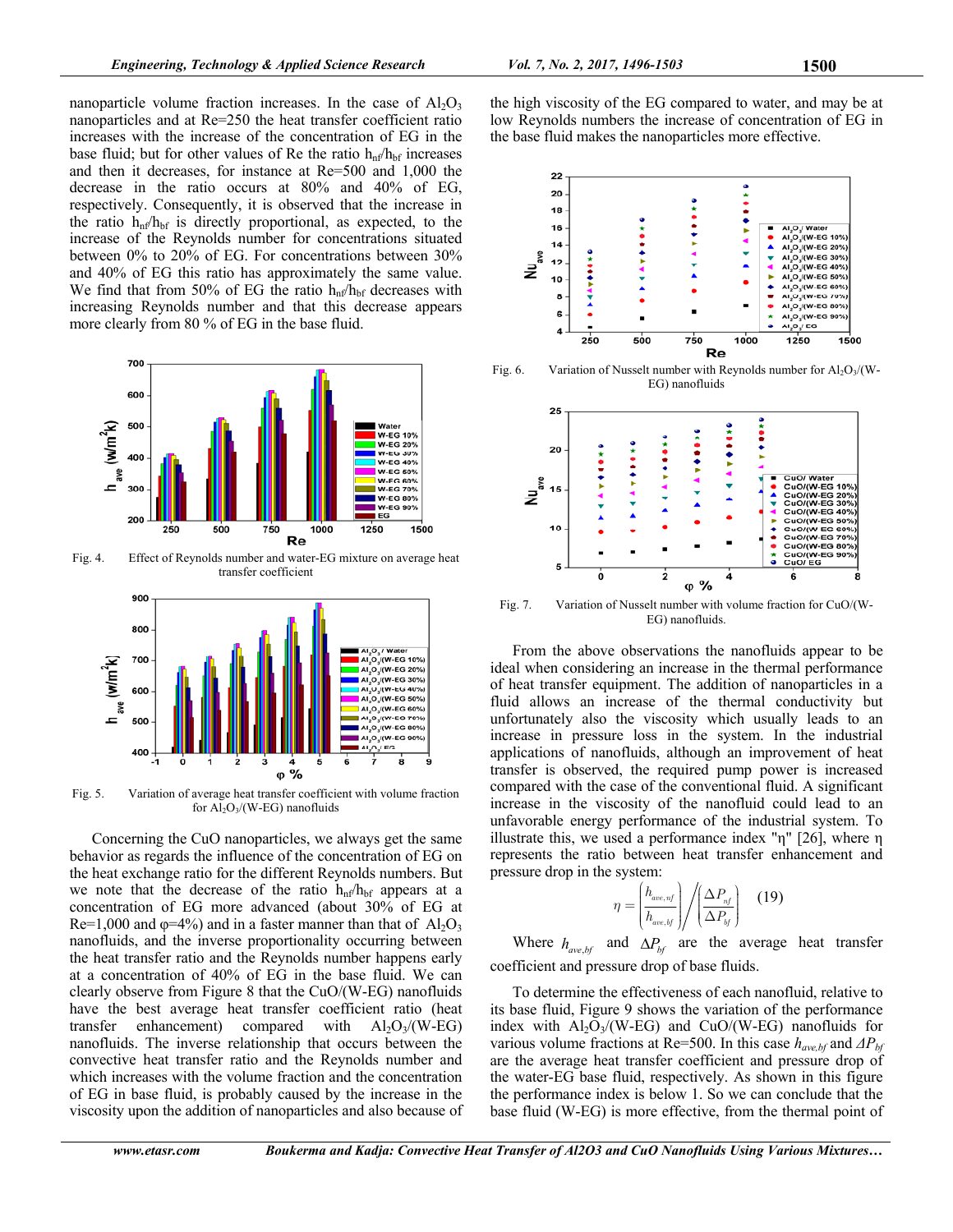view, than the nanofluids. It is noted that the performance index decreases with the increase of the volume fraction of the nanoparticles, but it does not change with the concentration of EG (that is why we stopped at 50% of EG in this figure). We also see that the performance index of  $A<sub>2</sub>O<sub>3</sub>$  nanofluids is higher compared to the one of CuO nanofluids.



Fig. 8. Effect of different base fluids on heat transfer enhancement for various Reynolds numbers and nanoparticles.

Figure 10 shows the evolution of the performance index as a function of the Reynolds number in the case of water-EG based fluids. We can see that all the values corresponding to the base fluids (W-EG) are above those corresponding to the case of pure EG. This means that the performance index of base fluids, as it is defined, is favorable for the whole range of the concentration of EG. However, this performance index has significantly decreased with an increase of the concentration of EG in the base fluid. For example when the concentration of EG varies from 10% to 90%, η decreases from 49.36 to 1.36 for Re=1,000. On the other hand, there is a small change in the value of the performance index with Reynolds number.

The evolution of the performance index with  $A_2O_3/(W-$ EG) nanofluids for different volume fractions at Re=500 is depicted in Figure 11. We note that the performance index decreases when the volume fraction of nanoparticles and the concentration of EG increase. For the concentration of EG varying from 10% to 70% in the base fluid we have a performance index greater than 1, which implies the use of nanofluids is favorable than pure EG. But from 80% of EG onwards the performance index becomes less than 1 for some volume fractions. For example  $\eta$  is less than 1 at  $\varphi$ = 4 % for the concentration of 80% of EG and at  $\varphi$ =2%, for the concentration of 90% of EG.



fractions.with  $Al_2O_3/(W-EG)$  and CuO/(W-EG) nanofluids



Fig. 10. Evolution of the performance index as a function of the Reynolds number for different base fluids



Fig. 11. Variation of the performance index with  $Al_2O_3/(W-EG)$  nanofluids for different volume fractions.

Figure 12 shows the variation of the performance index with CuO/(W-EG) nanofluids for different volume fractions at Re=500. It is observed that the performance index is greater than 1 up to 50% of EG, and then begins to decrease when the volume fraction and the concentration of EG increase. For instance,  $\eta$  is less than 1 at  $\varphi$ =5% for the concentration of 60% of EG and at  $\varphi$ =3% for the concentration of 80% of EG.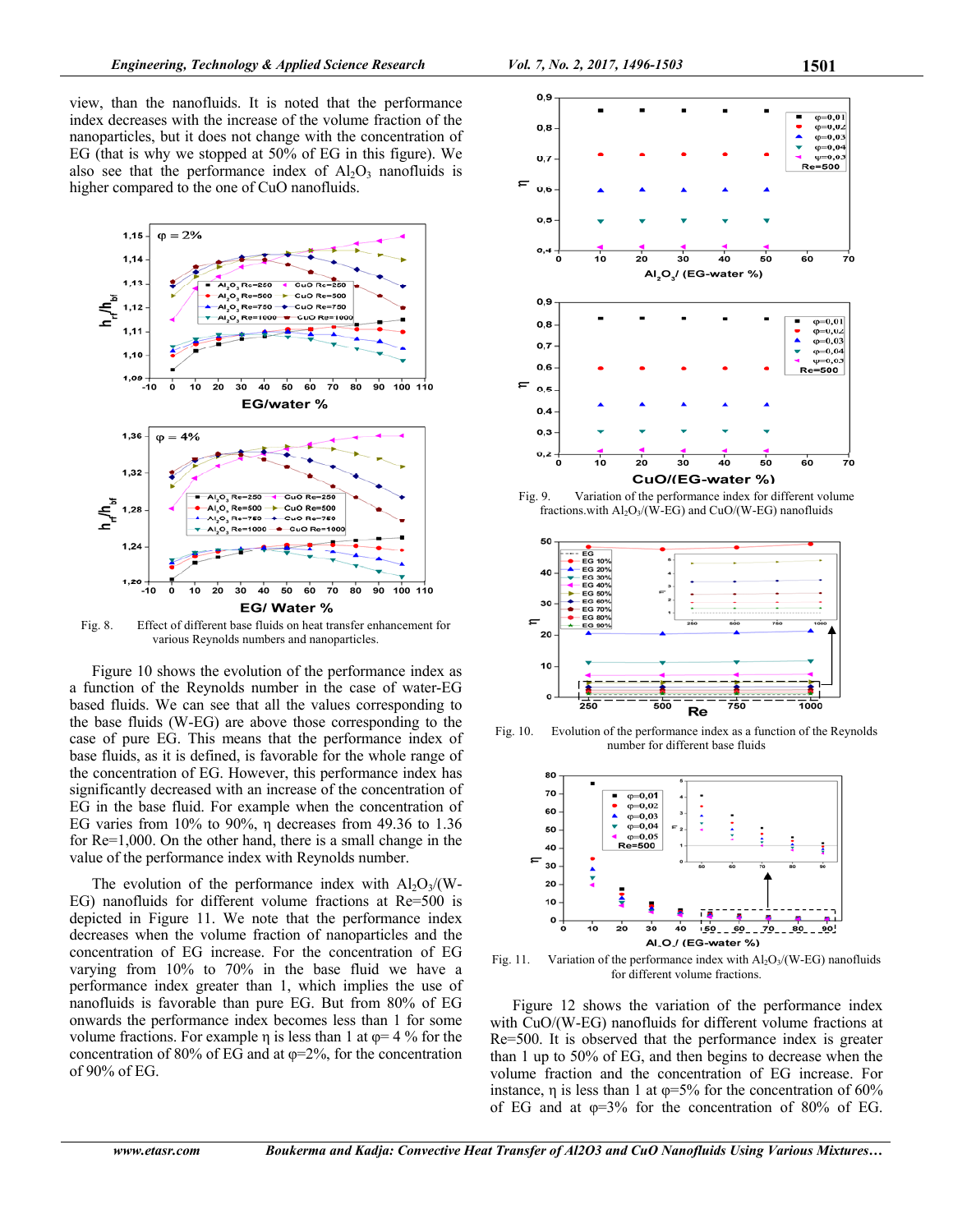According to the two figures, we see that the performance index is always greater than 1 for  $\varphi=1\%$ , and we also see that the  $Al_2O_3/(W-EG)$  nanofluids have the highest performance index that the CuO/(W-EG) nanofluids.



Fig. 12. Variation of the performance index with CuO/(W-EG) nanofluids for different volume fractions

### V. CONCLUSION

We investigated in the present research the effect of water-EG based nanofluids with various compositions on convective heat transfer performance. Heat transfer due to  $Al_2O_3/(W-EG)$ and CuO/(W-EG) nanofluids flow inside a circular tube is studied numerically. The top half of the tube is heated with constant heat flux while the bottom is insulated. Based on the presented results, the following conclusions can be drawn:

- Between 40% and 50% of concentration of EG, the average heat transfer coefficient has highest values. This coefficient increases when the nanoparticle volume fraction and Reynolds number increase.
- The average Nusselt number of nanofluids with W-EG base fluids is found to be higher than that of water based nanofluids and lower than EG based nanofluids.
- The average heat transfer coefficient ratio (hnf/hbf) increases when the volume fraction of nanoparticles increases. However, from 60% of concentration of EG, these ratios decrease with the increase of the Reynolds number.
- The use of the nanofluids Al2O3/(W-EG) and CuO/(W-EG) is unfavorable compared to the use of pure water or water-EG base fluids, but its use is favorable compared to the use of pure EG, except at higher concentration of EG and some volume fractions of nanoparticules.

## **REFERENCES**

- [1] S. Allahyari, A. Behzadmehr, S. M. Hosseini Sarvari, "Conjugate heat transfer of laminar mixed convection of a nanofluid through a horizontal tube with circumferentially non-uniform heating", International Journal of Thermal Sciences, Vol. 50, pp. 1963-972, 2011
- [2] S. U. S. Choi, "Enhancing thermal conductivity of fluids with nanoparticles", International Mechanical Engineering Congress and Exposition, New York, 1995
- [3] Y. Xuan, Q. Li, "Heat transfer enhancement of nanofluids", International Journal of Heat and Fluid Flow, Vol. 21, pp. 58-64, 2000
- [4] S. Zeinali Heris, S. G. Etemad, M. Nasr Esfahany, "Experimental investigation of oxide nanofluids laminar flow convective heat transfer", International Communications in Heat and Mass Transfer, Vol. 33, No. 4, pp. 529–535, 2006
- [5] E. Ahmed, H. A. Mohammed, M. Z. Yusoff, "Heat transfer enhancement of laminar nanofluids flow in a triangular duct using vortex generator", Superlattices and Microstructures, Vol. 52, pp. 398–415, 2012
- W. Yu, H. Xie, Y. Li, L. Chen, Q. Wang, "Experimental investigation on the heat transfer properties of Al<sub>2</sub>O<sub>3</sub> nanofluids using the mixture of ethylene glycol and water as base fluid", Powder Technology, Vol. 230, pp. 14–19, 2012
- R. Strandberg, D. K. Das, "Finned tube performance evaluation with nanofluids and conventional heat transfer fluids", International Journal of Thermal Sciences, Vol. 49, pp. 580–588, 2010
- [8] R. S. Vajjha, D. K. Das, "Experimental determination of thermal conductivity of three nanofluids and development of new correlations", International Journal of Heat and Mass Transfer, Vol. 52, pp. 4675– 4682, 2009
- [9] R. S. Vajjha, D. K. Das, B. M. Mahagaonkar, "Density Measurement of Different Nanofluids and Their Comparison with Theory", Petroleum Science and Technology, Vol. 27, pp. 612–624, 2009
- [10] V. Kumaresan, R. Velraj, "Experimental investigation of the thermophysical properties of water-ethylene glycol mixture based CNT nanofluids", Thermochimica Acta, Vol.545, pp. 180– 186, 2012
- [11] L. S. Sundar, M. K. Singh, E. V. Ramana, B. Singh, J. Gracio, A. C. M. Sousa, "Enhanced Thermal Conductivity and Viscosity of Nanodiamond-Nickel Nanocomposite Nanofluids", Scientific Reports, Vol. 4, Art. No. 4039, 2014
- [12] R. S. Vajjha, D. K. Das, "Specific Heat Measurement of Three Nanofluids and Development of New Correlations", Journal of Heat Transfer, Vol. 131, No. 7, Art. No. 071601, 2009
- [13] R. S. Vajjha, D. K. Das, D. P. Kulkarni, "Development of new correlations for convective heat transfer and friction factor in turbulent regime for nanofluids", International Journal of Heat and Mass Transfer, Vol. 53, pp. 4607–4618, 2010
- [14] M. S. Mojarrad, A. Keshavarz, M. Ziabasharhagh, M. Mehdi, "Experimental investigation on heat transfer enhancement of alumina/ water and alumina/water–ethylene glycol nanofluids in thermally developing laminar flow", Experimental Thermal and Fluid Science, Vol. 53, pp. 111–118, 2014
- [15] M. M. Sarafraz, F. Hormozi, "Intensification of forced convection heat transfer using biological nanofluid in a double-pipe heat exchanger", Experimental Thermal and Fluid Science, Vol. 66, pp. 279–289, 2015
- [16] B. A. Bhanvase, M. R. Sarode, L. A. Putterwar, K. A. Abdullah, M. P. Deosarkar, S. H. Sonawane, "Intensification of convective heat transfer in water/ethylene glycol based nanofluids containing TiO<sub>2</sub> nanoparticles", Chemical Engineering and Processing, Vol. 82, pp. 123– 131, 2014
- [17] V. Kumaresan, R. Velraj, S. K. Das, "Convective heat transfer characteristics of secondary refrigerant based CNT nanofluids in a tubular heat exchanger", International Journal of Refrigeration, Vol. 35, pp. 2287-2296, 2012
- [18] V. Kumaresan, S. Mohaideen Abdul Khader, S. Karthikeyan, R. Velraj, "Convective heat transfer characteristics of CNT nanofluids in a tubular heat exchanger of various lengths for energy efficient cooling/heating system", International Journal of Heat and Mass Transfer, Vol. 60, pp. 413–421, 2013
- [19] E. Abu-Nada, A. J. Chamkha, "Effect of nanofluid variable properties on natural convection in enclosures filled with a CuO-EG-Water nanofluid", International Journal of Thermal Sciences, Vol. 49, pp. 2339-2352, 2010
- [20] B. C. Pak, Y. I. Cho, "Hydrodynamic and heat transfer study of dispersed fluids with submicron metallic oxide particles", Experimental Heat Transfer, Vol. 11, pp. 151-170, 1998